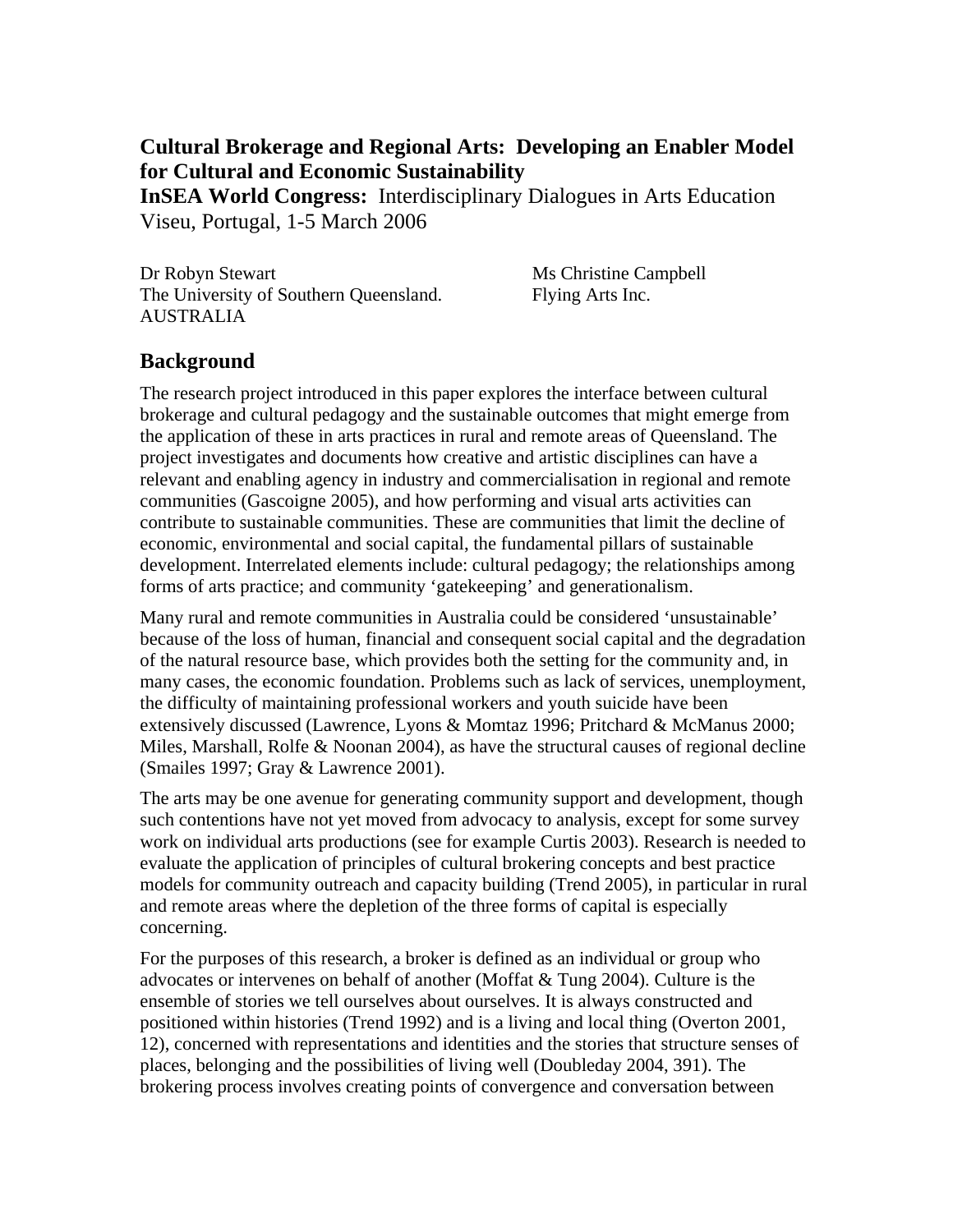cultures, choosing and developing debate about differences and the creation of relationships (Overton 2001, 11), using an enabling approach.

According to Plowman *et al* (2003, 1-2), in their study of eight Queensland country towns, innovative communities seem to have a greater abundance of 'freshness' of management and leadership; a younger population; a higher average level of education; an upward trend in; and a higher proportion of residents working in the 'creative class' occupations and industries. They forecast that '… (A)trophy or decline awaits those towns that are not innovative or adaptable' (Plowman *et al.* 2003, 8). In relation to the arts and pedagogy, Plowman *et al* (2003, 4-5) suggest that towns could develop their cultural capital by encouraging: the public celebration of creativity; continuing education, both formal and informal, for all residents; home-grown talent; the development of a community resource centre; and the exploration of ways to make towns attractive to young people.

However, adult 'gatekeepers' (Davis 1997, 16) often dismiss the idealism associated largely with youth as fleeting and somehow suspicious, and yet it is this potential for innovation and 'thinking outside of the box' that Florida defines as a necessary ingredient in building a creative community. He argues that economic growth depends on a 'creative class' that comprises '… people who add economic value through their creativity' (Florida 2002, 68) and that cultural industries are drivers of growth in knowledge-based societies. This research proposes models of community networks characterized by collaborative environments and new forms of communication as 'circles of convergence' that recognize the importance of group processes (Overton 2001).

A major element of the project is the development and application of a pedagogy of culture to position the role of the arts and arts practice in community development and natural resource management. Cultural pedagogy involves analysing stories, tellers and their times and encouraging this analytical spirit in others. It cuts across professional and community boundaries to study particular objects or community practices within the contexts of the range of circumstances in which cultural forms are produced and received (Trend 1992, 2-3), creating opportunities to re-envision an ethics of the local. In particular, an exploration into the roots of sustainability means understanding and applying strategies at grass roots levels that are informed by immediate and local consequences (Doubleday 2004). When practised as part of an active assertion of community vitality, the arts highlight the importance of local ecologies that might render livelihoods in particular locales sustainable. They reflect and constitute identity by retracing and remaking the connection between life, land and place (2004, 396).

\*\*\*\* Cultural pedagogy represents a potent force for social and environmental change, through the provision of conditions for learning acts of citizenship and a sense of community, 'for it is precisely on the terrain of culture that identities are produced, values learned, histories legitimated, and knowledge appropriated' (Giroux 2006:4). In this way the local community becomes the socially relevant site where information is exchanged as adults and children access specific lessons in how to view themselves, others and the world they inhabit (p.5). Issues of public memory are involved developing an awareness of how the experience of place has been narrated by previous generations (Bowers 2001:257). This involves a process for exploring how certain meanings under particular historical conditions become more legitimate as representations of reality and take on the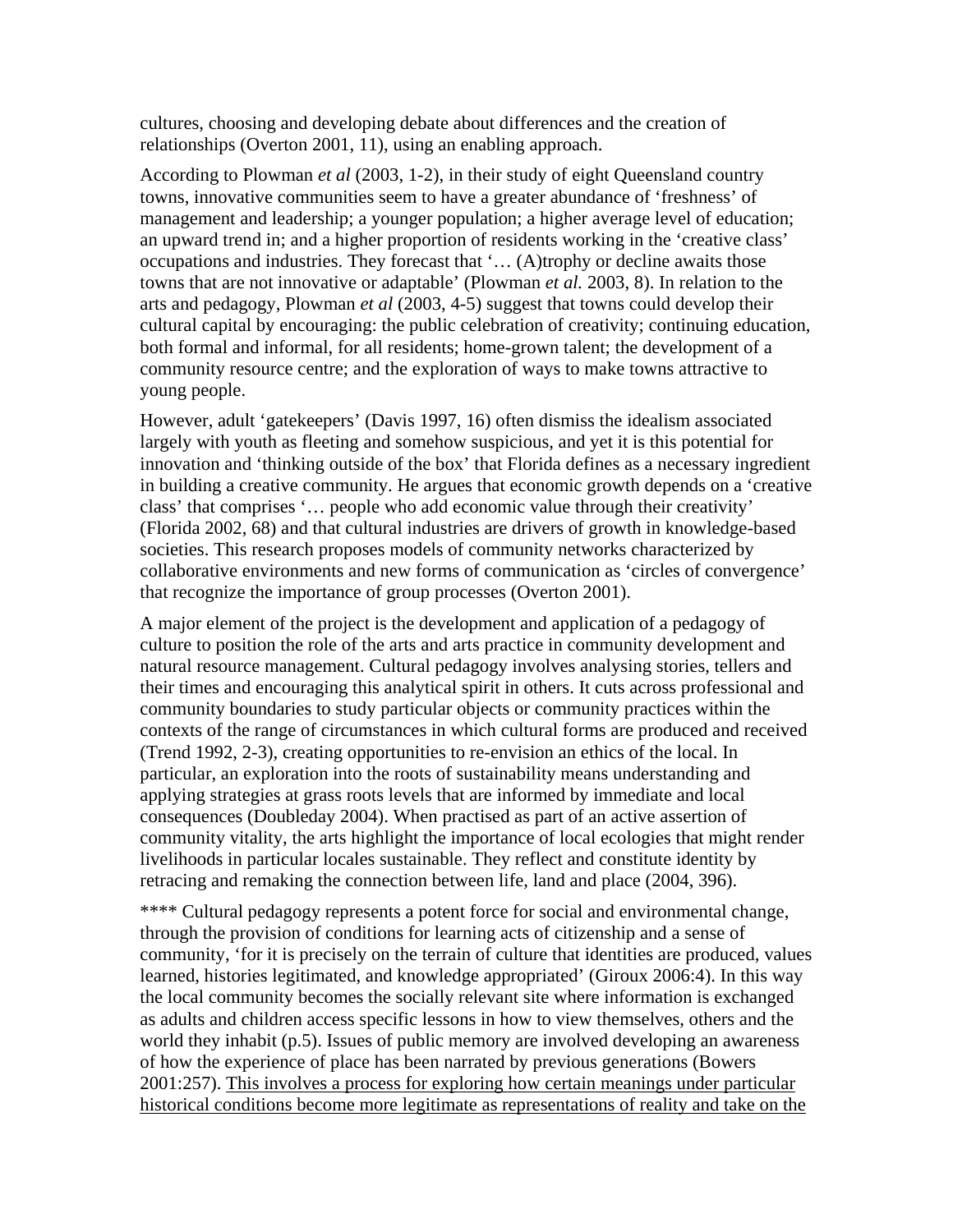force of common sense, in turn shaping a broader set of discourses and social arrangements (p.5). Cultural pedagogy 'opens up a narrative space that affirms the contextual and specific while simultaneously recognising the ways that spaces are shot through with issues of power' (6). A performative interpretation that suggests that how we come to know and understand ourselves and others cannot be separated from how we represent and imagine ourselves (7). Addressing the problems of sustainability of communities suggests reclaiming the space of pedagogical work to find ways to inspire students and citizens to identify and address the central problems that permeate that community, exploring the face to face patterns of community life, to recover their role as critical citizens and organise collectively to address those relevant economic, political, and social problems in order to take seriously a future that opens up the promises of a viable and sustainable community (p.8)

Education that builds on solving problems requires broadening what we take to be our constituency to include communities … it requires flexibility and creativity which presupposes a commitment to make knowledge count for the long-term health of local communities and people… joined in a common effort to accomplish something by drawing on diverse pools of knowledge to change what appears to be unchangeable (Smith 1998:142). As Lim and Renshaw (2001) describe it, this sociocultural approach takes people beyond their familiar world and situates learning within interrelated historical, cultural, institutional and communicative processes. This process of knowledge building incorporates creativity, life-long learning, and collaborative skills to address and solve ever emerging problems and issues that can affect people within their communities (p.13). The outcomes give accounts of the collective activities and social practices that are framed as a process of becoming active participants in various communities of practice. As Wertsch (1998) argues , it is through the process of appropriating cultural tools that the individual s incorporated into a new functional system of collective action and into membership of more varied and overlapping communities. The key sociocultural concept regarding appropriation is the zone of proximal development (Lim and Renshaw 2001:14) which highlights the way individuals with greater cultural capital and membership in a particular community of practice can scaffold the participaton of novice participants in social and cultural activities.

The interdisciplinary research approach developed for this project comprises a strongly consultative and collaborative bricolage of research strategies appropriate to encourage community dialogue towards the development of new forums for activities. It is a process of collective strategising (Overton 2001) to effect long-term reform for community and intercommunity exchange through establishing and strengthening alliances among 'backbone' groups such as students, churches, ethnic coalitions and town councils. Authentic community happens when people engage each other (2001,17) and believe in the driving value of the innate ability and talent of everyday people. The process explores the perspectives of the participants by examining their locally situated 'funds of knowledge' and provides them with a voice within contexts of collaboration (L  $\&$  R p.15).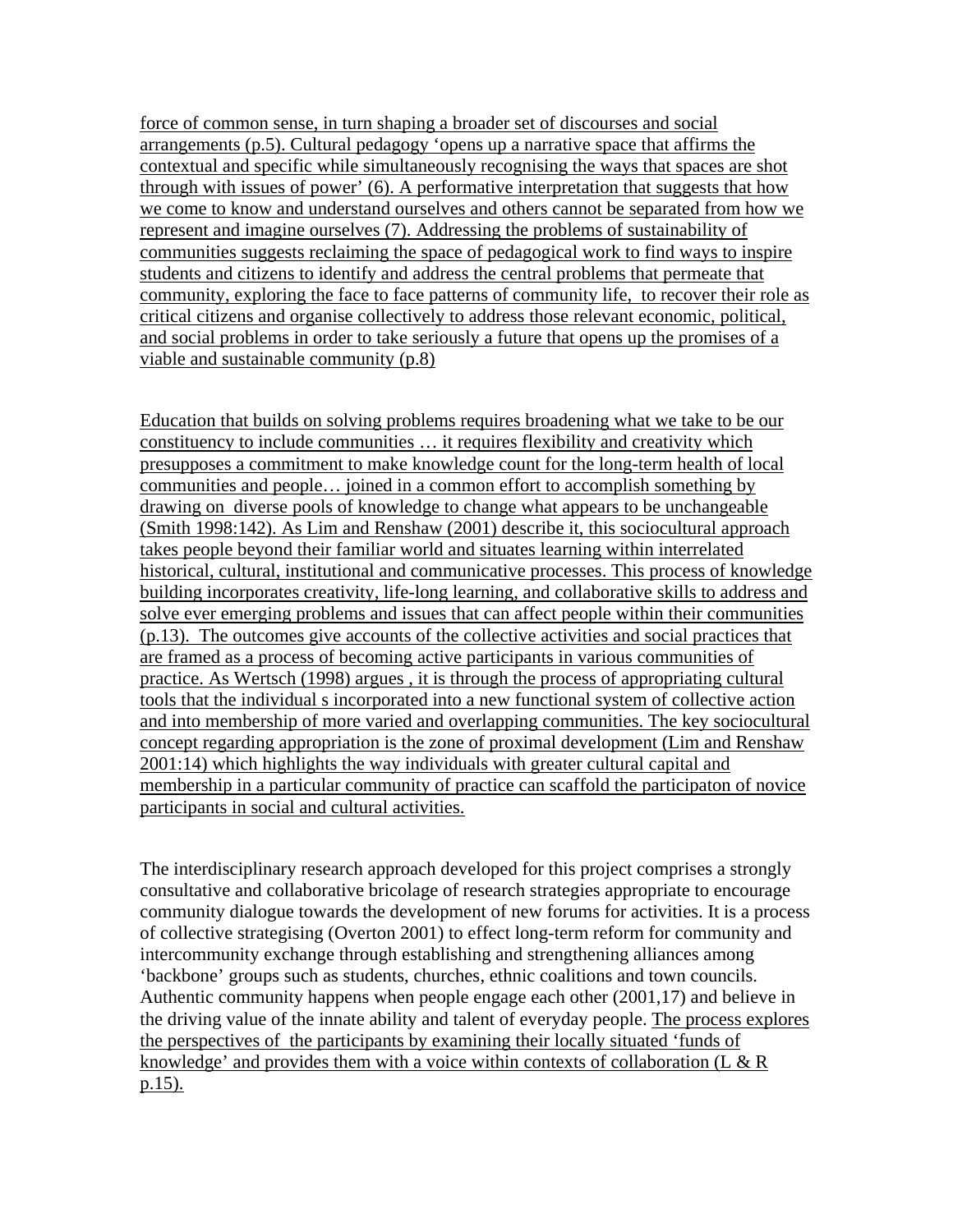The research procedures used include ethnographic observations, focus groups, surveys, conversations and interviewing, life histories and case studies. These modes of inquiry enable a portrait of an array of cultural resources and forms of knowledge and makes explicit the wisdoms, beliefs, assumptions, and lay theories of sociocultural practices  $(p.15)$ .

The University of Southern Queensland (USQ) is well positioned to be a cultural broker and potential enabler of economic upturn in regional areas in terms of building cultural sustainability. As part of the research project, USQ will auspice a website that promotes a collaborative, self-service and user-driven approach, to maximise access to information and increase the profile of the arts in regional Queensland. It is anticipated that this will remain in place after the project is completed as a mechanism that continues to foster the self-actualization of cultural investment in the participating communities, and as a model for other regional areas in Australia.

The research will interrogate, implement and enable ways of sharing cultural and economic approaches and resources and disseminating high-level expertise through regional centres. In it will involve an analysis of visual and performing arts activities as potential contributors to rural and remote community and economic development, and map changing demographics and social conditions within the arts sector in rural and remote areas.

Central to the project is the encouragement of young people to critique their environments and to represent themselves by beginning to suggest solutions to local problems (Overton 2001). The research team is working with two industry partners, the Queensland Murray Darling Committee [QMDC] and Flying Arts Inc. The first stage of the project involves working with young people on two projects developed by these industry partners. This paper will describe these projects briefly.

# **Industry Partner Collaborations**

## **1. Queensland Murray Darling Committee**

The Queensland Murray Darling Committee (QMDC) catchment area in Queensland encompasses the Murray-Darling basin bounded by the Condamine, Maranoa-Balonne and Border Rivers. QMDC offers vast networks and resources that will liaise with and support ongoing and long-term research and artistic outcomes to promote and sustain cultural brokerage partnerships in southwest Queensland. It will also promote communications, education and capacity building programs to increase public understanding of natural resource management in the region.

The Natural Resource Management (NRM) Plan for 2004 is QMDC's chief planning document. Its communication, education and capacity building section specifies key strategies to proactively support young people to maintain viable and vibrant rural communities; strengthen capacity building and resource management awareness through education and training opportunities; develop information sharing with key research organizations; record cultural and social practices and their linkages to the environment; and develop and implement innovative awareness raising activities (QMDC 2004, 96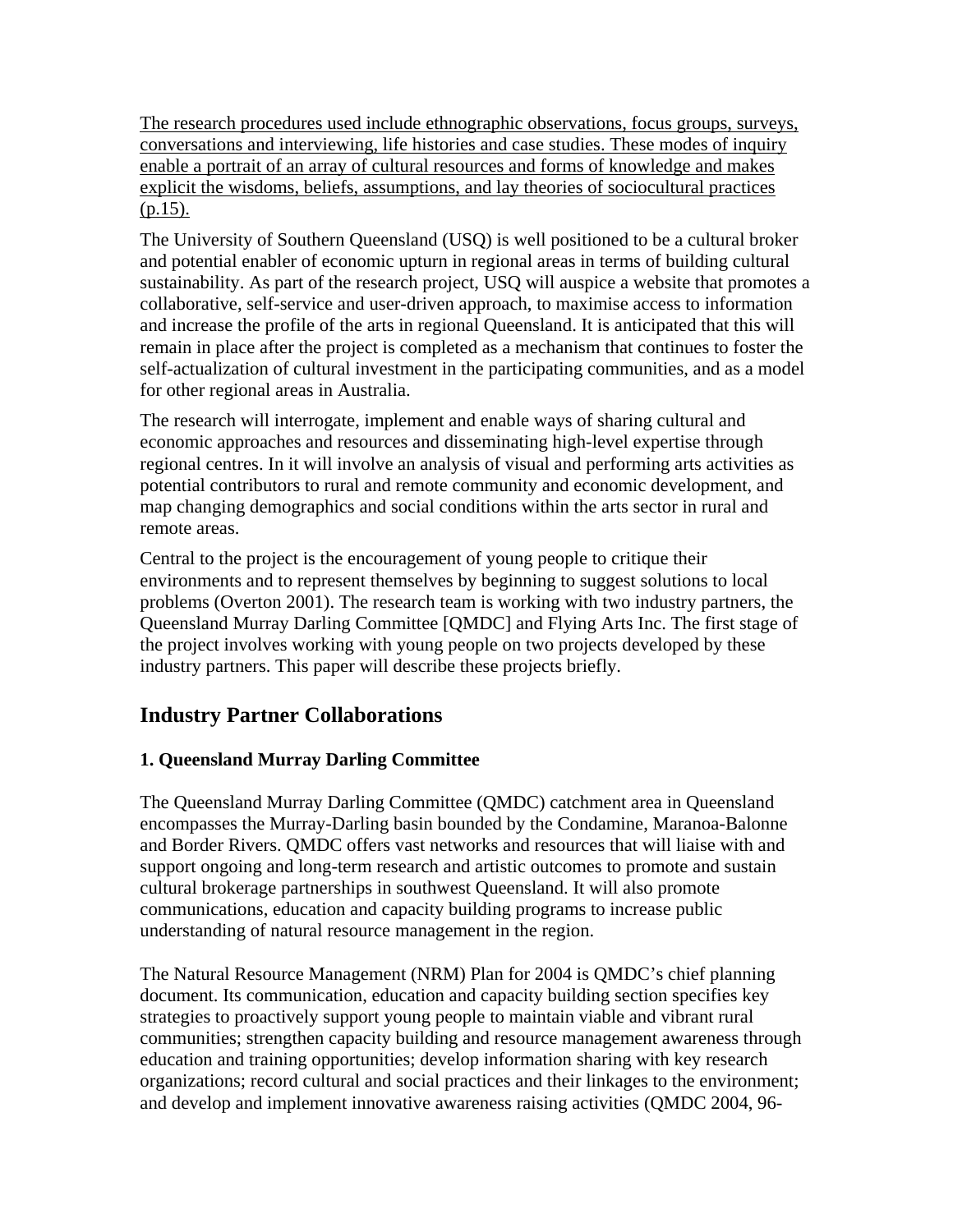102). QMDC is already actively engaged in forging potential links between education, cultural development and economic outcomes through building sustainable and organic cultural practices that simultaneously teach and support the ongoing restoration and maintenance of natural resources in southwest Queensland. QMDC believes that cultural development of regional towns can help in creating innovation that adds significantly to the lifestyle Queensland people and will commit resources and personnel to input into the data gathering of this research. QMDC is integral in bringing this research project to fruition.

### *The Landcare Conference*

As part of the first stage of the project USQ is assisting in convening and hosting QMDC's annual *Landcare Conference*.

The QMDC's Landcare Discovery Centre (LDC) is a dynamic Environmental Education facility located in the Queensland Murray Darling Basin serving landholders, community members, schools, teachers, students, industry and local government. The LDC is the educational arm of the Queensland Murray Darling Committee Inc., a not-for-profit organisation co-funded by the Queensland and Australian Governments and other investors. Its main office is in Toowoomba, with regional offices in Roma and Goondiwindi [<www.qmdc.org.au](http://www.qmdc.org.au)>.

The *Landcare Conference* aims at encouraging young people to investigate their natural world and report their discoveries; empowering them to take an interest in their local community and the local environment; recognizing that young people learn from their peers; giving them the skills to stand up and have their say about issues that concern us all; and making a difference for us and our future generations. It provides hands-on, student orientated learning to ensure that people will manage our future who have an interest in and respect for their environment and natural resources.

The inaugural conference was convened by QMDC in Toowoomba, a city of 100,000 people in regional Queensland, in early October 2005. Participants comprised over 280 school students, from grades 4 to 12, and their teachers, were drawn from 24 schools in the Murray Darling catchment area. The conference spanned 3 days of activities, talks, workshops and explorations, providing a chance for students to profile environmental issues and projects that they had conducted in their local areas. Students presented these projects in innovative and often interactive ways including puppet and slide shows, art exhibitions and science experiments. Projects dealt with diverse topics such as developing community partnerships, web of life activities, pond, birds, habitat and endangered species ecological monitoring, property planning and saving school yard blitz programs.

In coordinating the visual arts components of the conference, USQ's teams worked with the QMDC's Landcare Discovery Centre to encourage and facilitate young people to visually investigate their natural world and the impact of the environment on their local communities. Workshops for youth sectors of the community, including indigenous youth, were devised to develop of production skills and communication strategies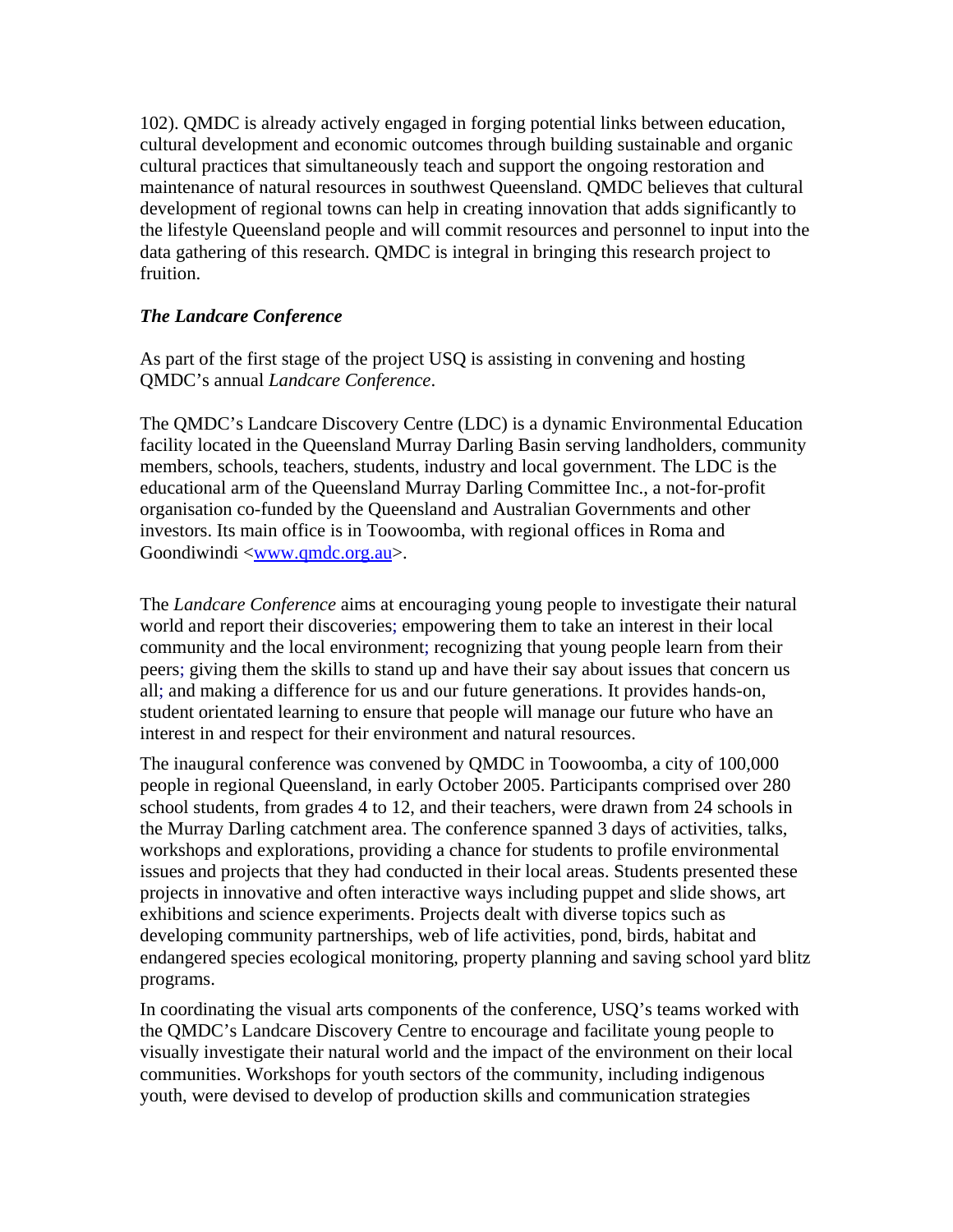through visual language. The aim was to assist young people to develop a sense of local identity for cultural sustainability outcomes.

USQ's contribution began with the Wearable Art parade, which featured as part of the public conference. This was an initiative of the Textiles Studio of the Visual Arts department, under the coordination of Kerry Zerner, Head of Textiles. Over a period of 8 weeks, USQ students workshopped ideas and created unique and innovative designs using materials from their environments. Their wearable artworks were diverse and explored issues ranging from introduced weed species to the gardener of Shaman. Titles for some of the garments included the *Twisted Strawberry Fairy, Nature's Temptress* and *Banksia Toothpicklia.* Several of the creations featured the vibrancy of fresh flowers and leaves, others utilised exotic spices and foodstuffs while yet another was created from 30,000 toothpicks. Ten visual arts students presented a wearable art creation.

For the visual arts environmental workshops, students were bussed to a rural area outside the city of Toowoomba to Kleinton, the site of one of the first brickworks in the region. There they participated in one of three workshops designed to encourage them to explore a unique environment from diverse perspectives and, in the process, to raise their awareness of the world around them, including destruction and reconstruction of the landscape.

Sculptor Andrew MacDonald conducted a construction workshop titled *Scrub Scrutiny*. Andrew's premise is that a specific site offers its own unique story, the natural features co-existing with human intervention, and that there is a tangible sense of history in Kleinton, with layers of growth followed by wiping away, like a palimpsest. His group explored this remnant of early industry and its bush setting for several hours, looking for local patterns, growth and colour; observing and working with natural and manmade forms; creating a number of sketches or exercises using found objects; and coming away with a fresh capacity to see the potential in a given location.

Photographer and media educator Andrew Stewart conducted a workshop titled *An Eye for Detail: Learning to see nature through photography*, which explored aspects of the natural world through close-ups and creative framing of images. The aim was to look at the natural environment with a photographer's eye and to create visual stories about personal responses to the environment.

Masters student Randal Fedje led a ceramics workshop titled *Clay Keepers: Animals use of natural clay*. The group used hands-on building to explore the clay deposits found in the area, which had built up over thousands of years of settlement and is used by many bugs and animals for shelter. Participants made their own nests and hiding places for their own precious objects.

Representative feedback from participants is summarized by Breaene Marsch from Warwick who wrote: "This was a fabulous experience and I enjoyed it greatly. The conference was educational and fun. I will never forget it".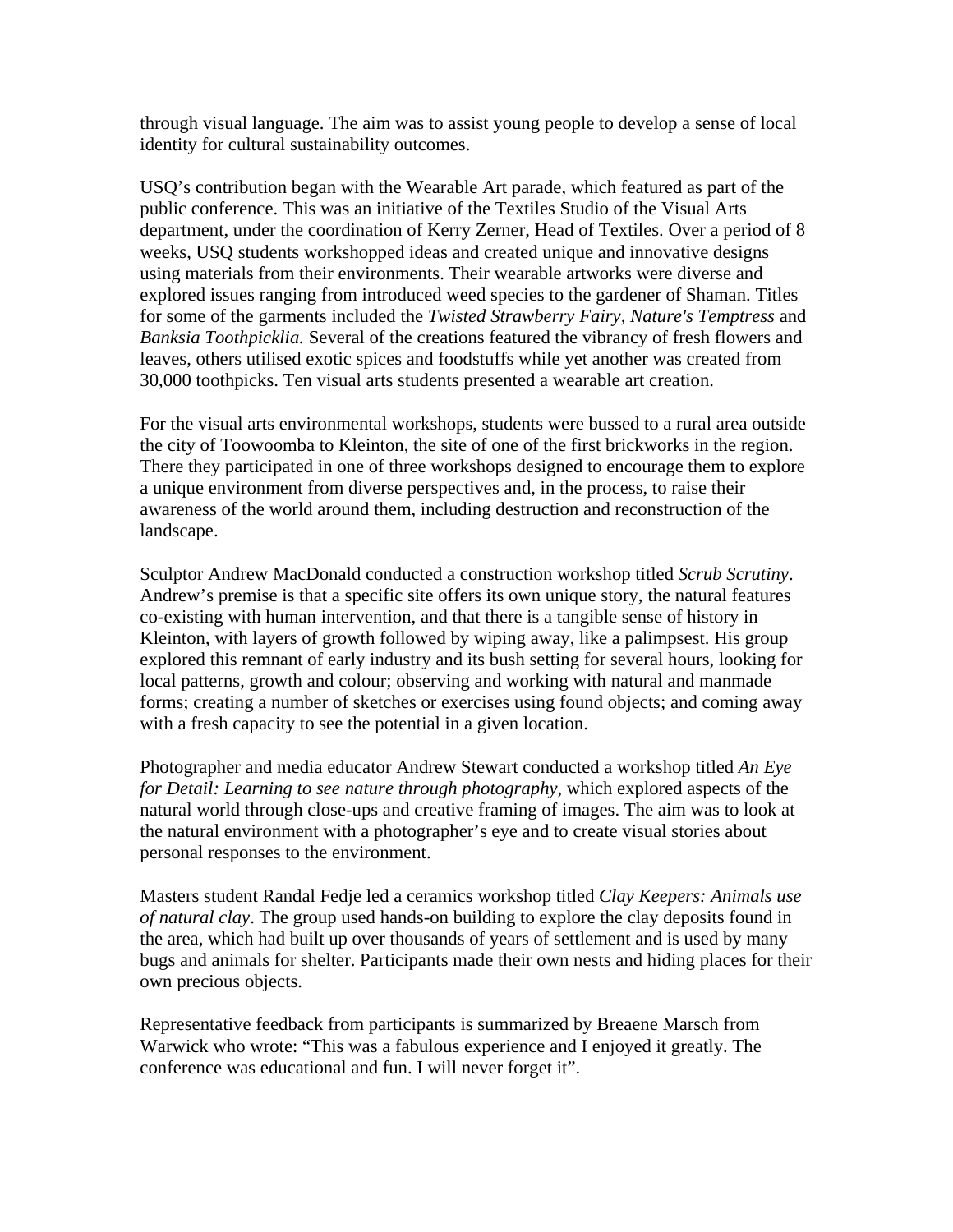"I am sure I am not the only one who discovered more about landcare and the importance of conservation and environmental restoration," commented Emily Montgomery, also from Warwick. "I had never really realized how much the environment means to us in everyday life and I will strive to keep it amazing as a result of this enlightening experience".

Other delegate responses suggested that this project should be expanded in 2006 to invite QMDC delegates to participate in a wearable art workshop and participate in the wearable art parade.

The conference activities enabled the research team to trace outcomes forward from these events and to begin the process of identifying communities for the project by making contacts with young people and their teachers in regional communities where future arts activities will take place. The focus now will be on developing models that explore possibilities for creating relevant and appropriate activities and events to ensure the longevity and sustainability of organic, endogenous arts activities and performances in regional communities.

# **2. Flying Arts Inc.**

USQ's second project partner, Flying Arts, offers similarly structured visual arts workshops and workshop approaches on a statewide basis. The growing number of youth projects developed in and for regional centres has particular relevance and synchronicity with the Landcare activities of QMDC and this research project. Its regional arts activities offer a pedagogical scaffold for developing models of impact that explore possibilities for creating relevant and appropriate research-related events within the QMDC catchment area.

Flying Arts has been delivering sequential visual arts workshops to regional centres throughout Queensland for the past 35 years, with the aim of providing access to innovative arts experiences for people in regional, remote and other isolated, or isolating, circumstances. These have ranged from the more traditional painting, ceramics and textiles workshops flown into centres by one or two artists on board a single engined aircraft in the early 1970s to a host of contemporary choices, catering to all levels of experience, age and expertise, offered by 30 or more artists in Flying Arts' 2006 Regional Program.

Since 1991, the University of Southern Queensland has hosted Flying Arts at its Distance Education Centre in Brisbane on the basis of a mutual commitment to community service and engagement. Though they have been affiliated for 15 years and regularly reference each other with regard to programming, regional touring and strategic planning, USQ and Flying Arts have never formalized a joint 'pedagogy of culture'. This research project provides an opportunity to strengthen the FA/USQ partnership through complementing each others' strengths: an established reputation with, and connections to, regional communities on the one hand; R&D expertise and capacity on the other.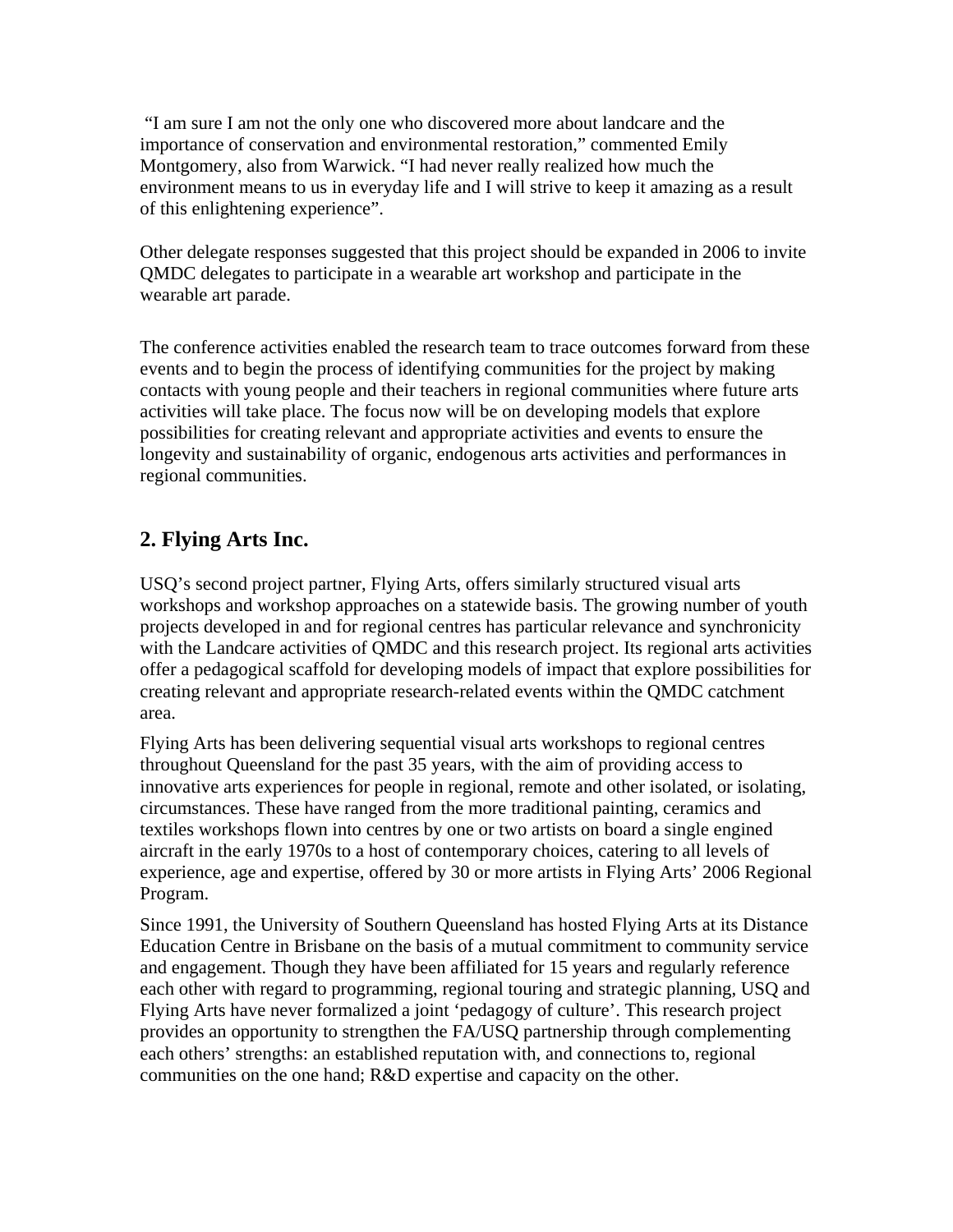With its grass roots, hands on, 'can do' approach to delivery, Flying Arts exemplifies what Australian theorist John Hawkes (2001) refers to as 'cultural vitality'. This is basically a variation on Throsby's (1999) 'cultural capital' referred to earlier in this paper and the 'fourth pillar' of sustainability identified in UNESCO's Decade of Education for Sustainable Development (2005-2014) (Culturescope.ca, 2006). Specifically, Flying Arts offers its research partners:

- An established arts network in more than 60 centres, including communities, schools and cultural organisations, throughout Queensland. Through its regional representatives and its regular contact with and feedback from centres, it is ideally situated to deliver and report on the cultural events, trends and outcomes.
- An extensive program of real time workshops that reaches 2000 to 3000 people and an exhibitions circuit that attracts 4 to 5 times that number. This is substantial in terms of the quantitative and qualitative feedback needed for research purposes.
- Online discussion forums and training that increasingly include practitioners and guests from all parts of the world, whose input can add a global perspective to the research approach.
- A growing trend towards longer-term cross artform artist-in-residency projects in indigenous communities, with marginalised youth groups, with local festivals and with public art projects.
- A program for young people that has been developed both to ensure the relevance and survival of its programs and to guard against any hint of 'generationalism' (complemented and counterbalanced by programs tailored to its core clientele of women in the 45+ 'lifelong learning' age group).
- No dollars but real dollar benefits: USQ's need to increase its enrolment numbers in the creative arts by marketing its courses, in particular the visual arts, to prospective students coincides with a huge growth in Flying Arts' programs in schools, for which ETA has been a catalyst. Flying Arts' move into the primary schools market which began with a remote schools tour of multiple artists in 2005 complements USQ's plan to curate and tour (through Flying Arts) exhibitions targeted at schools audiences within and beyond its south east Queensland catchment area and further increases the youth base, which is the primary focus for this research project, for both organizations.

### *Experience The Arts* **youth residencies**

Flying Arts has recently extended its annual *Experience The Arts (ETA)* youth residency to include an annual *ETA* summer retreat in conjunction with USQ's McGregor Summer Arts School in Toowoomba. In so doing, it has delivered USQ a focus group of its primary interest group, young people, for this research project. *ETA* brings regional secondary students from many different demographics to Brisbane (and now Toowoomba) for 6 to 10 days of intensive artmaking, excursions to galleries, visits to university campuses and performance events. *ETA* themes over the years have focused on expanding and challenging practice, individual and community identity, and the transition involved in moving from middle to upper secondary or secondary to tertiary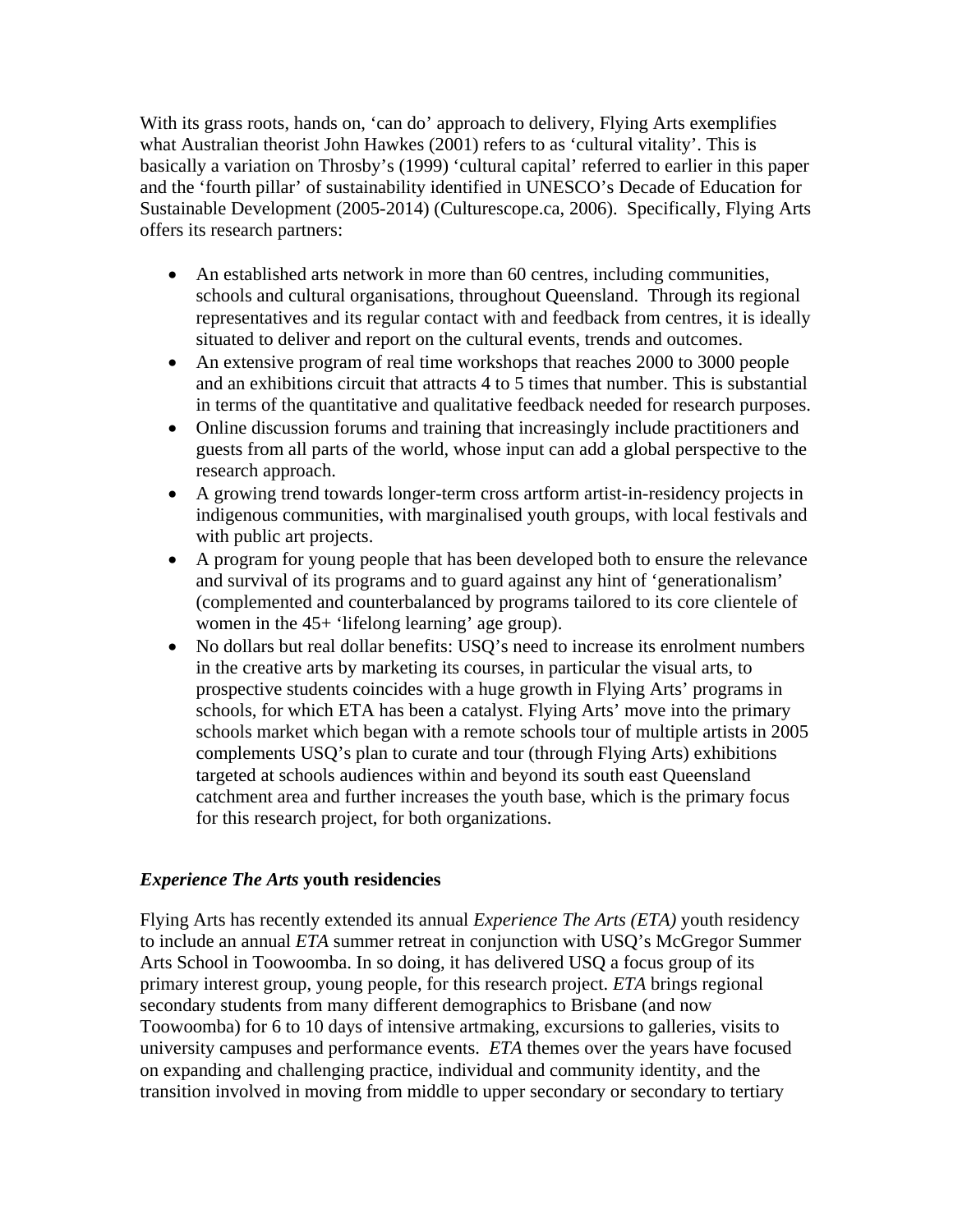education. Responses range from tutor Catherine Parker's observation "The workshops allowed us to constantly process bringing a more lateral (cross-disciplinary) approach to their art work" (Flying Arts 2004, 14), to these from participating students:

"ETA helps students from remote areas of Queensland discover other options outside the communities we live in," Skye Christie, Anandale. "It was not just about the things I learnt and created', wrote Stephanie Brown from Mount Sheridan, "it was about the people I met. To come here and be surrounded by people who know what you know and feel how you feel about art and give you support was an incredible experience". *"Experience The Arts* (*ETA*) was truly an art experience," said Mai Chi from Santuary Cove. "The workshops and talks really opened my eyes to pathways I never even knew existed. They allowed me to *make* art and therefore *experience* art". (Flying Arts 2005).

2004/5 ETA coordinator, Skye Looney, summarises the ETA phenomenon of young, like-minded people exploring and sharing creative capital as being: "… not just about the hard evidence (nor) about the pathways and (but) also about what was unheard, unseen and unspoken … about what was felt … what became embedded, ingrained and embodied within each individual. It was about their newly evoked curiosity and confidence, their anticipation of being exposed to something beyond the 'familiar', the satisfaction that they were able to make the most of the opportunity and the willingness to simply give it a go!" (Flying Arts 2005).

What is important about ETA with reference to this project is the opportunity it affords to document what happens to students afterwards in relation to career choice, the cultural capital they take back to share with their communities and its potential to stimulate lifelong learning and development.

#### *Australian Art Stories* **<www.flyingarts.org.au>**

A relevant research project with a more mature-aged focus group of 15 artists from three different regions of the state is already archived on the Flying Arts web site. Funded as part of the *Centenary of Federation* celebrations in 2002, *Australian Art Stories* (Flying Arts 2002), documents the effect Flying Arts has had on the lives, lifestyles and livelihoods of a representative sampling of creative people living in regional communities in three different regions of the state. "What connects them as artists", says oral historian Lesley Jenkins in her introduction, "is not so much the theme of place as the commitment to the making of their art and craft, and rural isolation is a factor in much of the work that is created ... (the feeling) that they are not alone in their pursuit of individual excellence".

The creativity of the *Australian Art Stories* interviewees feeds back into and sustains the individual local communities in which all 15 are long-term residents. Bob Nason from Surat has painted two murals for the Balonne River Gallery, the first depicting life along the river bank, the second a horse change along the Cobb and Co. coach route in the late 19<sup>th</sup> century. Carol McCormack from Glenmorgan in the southwest lives on a stud cattle property, is a foundation member of the Glenmorgan Art Group and is also involved in supporting the local Myall Park Botanic Garden. Michelle Savoye travelled from France to Australia as a young woman, came across Mount Isa in Queensland's far northwest,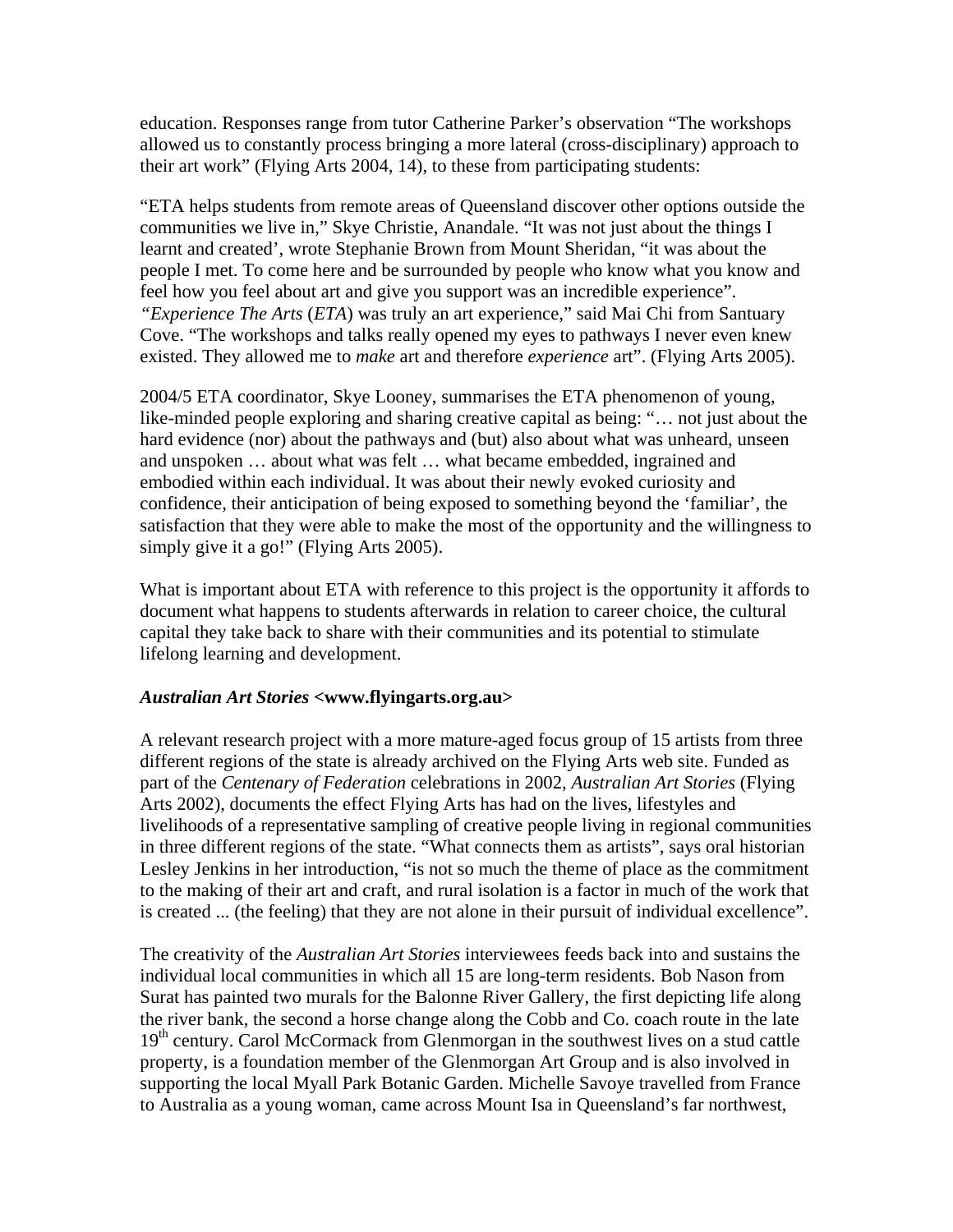and settled there by chance. Her work is influenced by the Selwyn Ranges, which form the backdrop to Mount Isa's industrial landscapes as well as by the red earth and 9.5 hours of daily sunshine. Michelle explains that geographical isolation is a boon to her work but a supporting pottery group as well as organizations like Flying Arts combat the effects of insularity that isolation could produce.

*Australian Arts Stories, Experience The Arts* and the discussion forums and virtual residencies and flexible training associated with Flying Arts' online initiatives, which have been the subject of previous papers in this forum, are all relatively new developments for Flying Arts, which could be referenced, sustained and further developed through this research partnership.

### **Conclusion**

We contend that innovative communities can be brokered through a socially interactive and collaborative process rather than individual endeavour, by pooling assets to build proficiency, consolidate practice and form new communities of cultural networks. In this way, potential can be harnessed and hidden connections explored towards best practice and management. We hope the collective strategizing proposed in the USQ/QMDC/ Flying Arts partnership will effect long-term changes for community and intercommunity exchange. Our belief is that authentic community will only happen when people engage each other and nurture the driving power of the innate ability and talent of everyday people.

#### *Our thanks to the following colleagues for their contributions to this project:*

Randal Fedje, Master of Visual Arts student in Ceramics at USQ Cindy Lane, professional photographer and member of the photographic team in Media Services at USQ

Andrew MacDonald, practicing sculptor and technician in the 3D studios at USQ Andrew Stewart, photographer and Head, Media Studies at St Ursula's College, Toowoomba

*Especial thanks* to Dr. Janet Macdonald, joint project coordinator, Theatre Department, USQ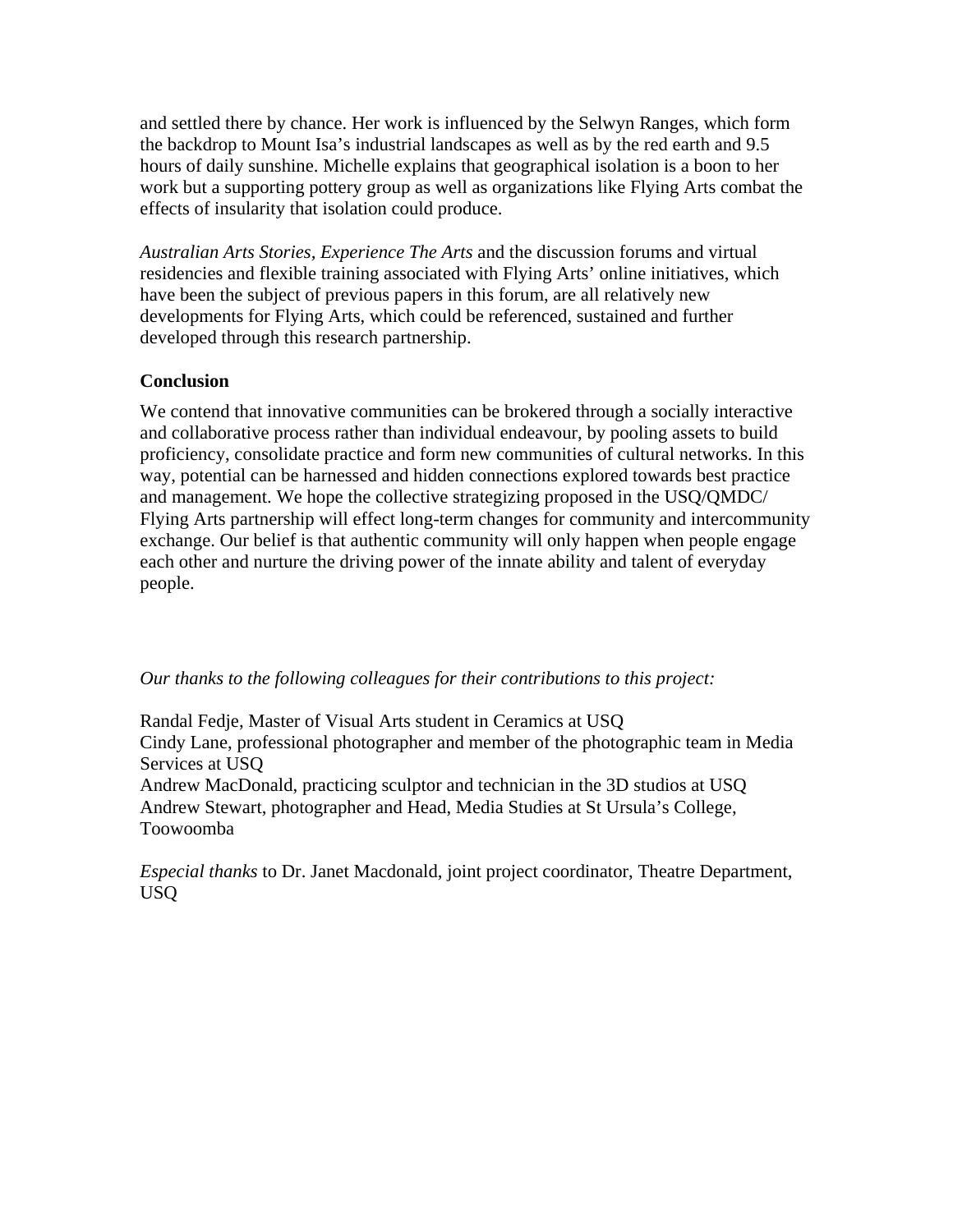### **Bibliography**

Adams, D & Hess, M 2001, 'Community in public policy: fad or foundation', *Australian Journal of Public Administration*, vol. 60, no. 2, pp. 13-23.

Bowers, C 2001. Challenges in Educating for Ecologically Sustainable Communities, *Educational Philosophy and Theory*, Vol. 33, No 2. pp.257-265.

Bowles, S & Gintis, H 2000, 'Social capital and community governance', *Economic Journal*, vol. 112, pp. F419-F36.

Byron, I, Curtis, A & MacKay, J 2004, *A Social and Economic Analysis of Landholders in Queensland's Western Downs*. Canberra: Bureau of Rural Sciences.

Cavaye, J 2000, *The Role of Government in Community Capacity Building*. Queensland: Department of Primary Industries.

Commonwealth of Australia 2005, *Research Quality Framework: Assessing the Quality and Impact of Research in Australia, Issues Paper*. Canberra: Department of Communications, Information, Technology and the Arts.

Culturescope.ca 2006, 'Culture: The Fourth Pillar of Sustainability'. Accessed 6 January 2006. <http://www.culturescope.ca/ev\_en.php?ID=8607\_201&ID2=DO\_TOPIC>

Curriculum Corporation 2004, 'Educating for a sustainable future: a national environmental education statement for Australian schools. Draft Only'. Accessed 17 April 2005. <[http://www.curriculum.edu.au/projects/enviro.php>](http://www.curriculum.edu.au/projects/enviro.php)

Curtis, D 2003, 'The arts and restoration: a fertile partnership?' *Ecological Management & Restoration*, vol. 4, no. 3, pp. 163-9.

Davis, M 1999, *Gangland: Cultural Elites and the New Generationalism 2nd ed*. Sydney: Allen and Unwin.

Doubleday, F 2003, 'The nexus of identity, Inuit autonomy, and arctic sustainability: learning from Nunavut community and culture', *British Journal of Canadian Studies*, vol. 16, no. 2 pp. 297-308.

Doubleday, F Mackenzie, F and Dalby, S 2004, 'Reimagining sustainable cultures: constitutions, land and art', *The Canadian Geographer,* vol. 48, no.4 pp. 389-402.

Finn, C 2004, *A Strategy for Queensland Visual Arts and Craft. Report to the Common Information and Communications System project*, Queensland Government, Brisbane.

Florida, R 2002, *The Rise of the Creative Class*, Melbourne: Pluto Press.

Flying Arts 2004, *Annual Report*, Brisbane: Flying Arts Inc.

Flying Arts 2005, *Annual Report,* (unpublished), Brisbane: Flying Arts Inc.

Flying Arts 2002, *Australian Art Stories*. Accessed 6 January 2006.

<http://www.flyingarts.org.au/30years/index.htm>

Gascoinge, T, Cunningham, S & Copplin, S 2005, 'Getting ahead of the wave: commercialisation in the humanities and creative arts', *Speculation and Innovation Conference*. QUT Creative Industries Precinct. 31 March.

Gazel, R & Schwer, R 1997, 'Beyond rock and roll: the economic impact of the Grateful Dead on a local economy', *Journal of Cultural Economics*, vol. 21, 41-55.

Giroux, H. (2006). Where have all the Public Intellectuals Gone? Racial Politics, Pedagogy, and Dispensable Youth, http://jac.gsu.edu/jac/17.2/Articles/giroux.htm 19/6/06 4.15PM.

Gray, I & Lawrence, G 2001, *A Future for Regional Australia: Escaping Global Misfortune*, Cambridge University Press, Cambridge.

Hawkes, J 2001, *The Fourth Pillar of Sustainability: Culture's Essential Role in Public Planning*. Accessed 6 January 2006. <http://www.amazon.com/gp/product/1863350500/102-5500831- 0765736?v=glance&n=283155>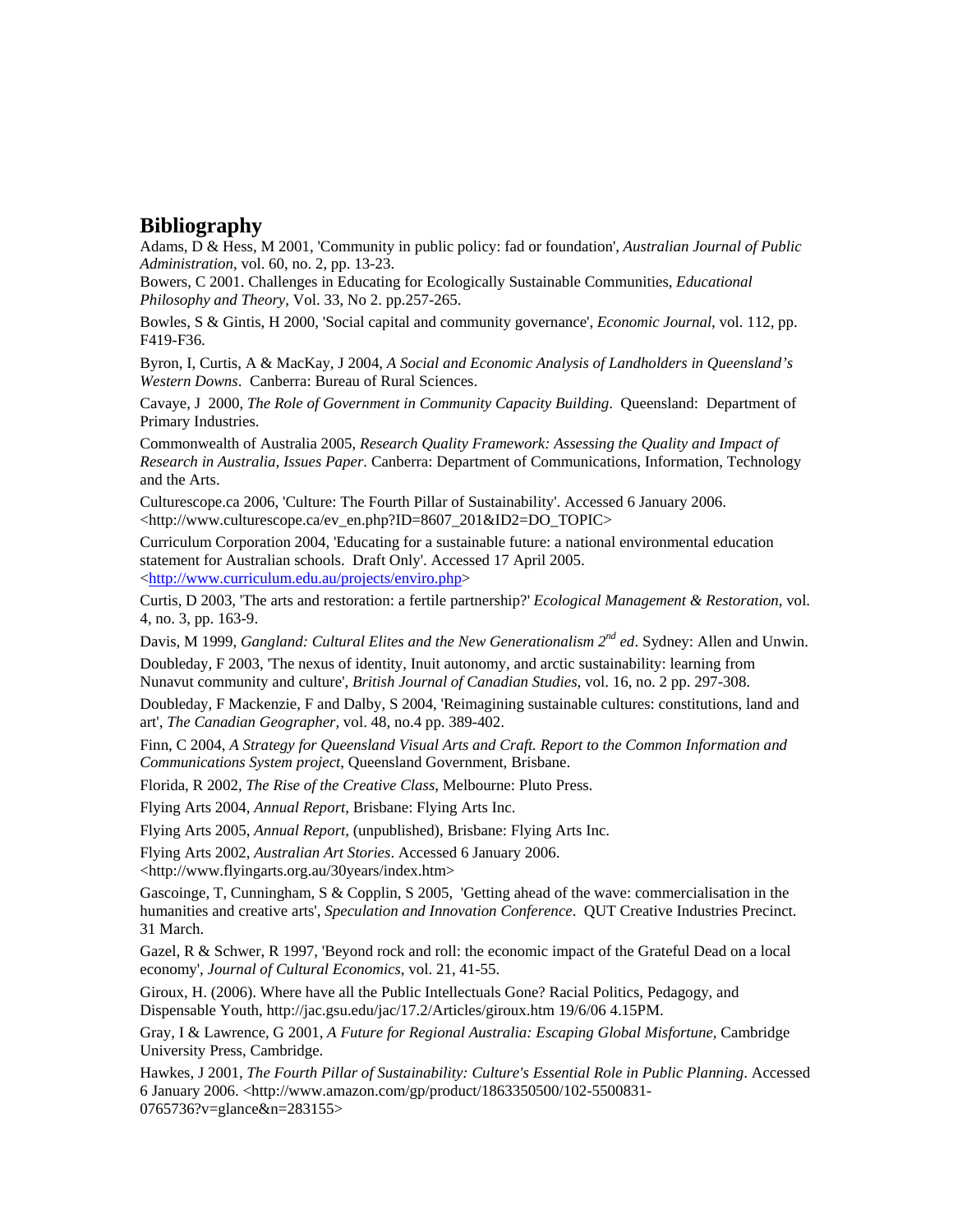Kingma, O 2001, 'Enabling communities through the arts: case studies from the Community Cultural Development Fund at the Australia Council', in I Falk (ed.), *Learning to Manage Change: Developing Rural Communities fir a Local-Global Millennium*, NCVER, Adelaide, pp. 123-32.

Lackey, A, Burke, R & Peterson, M 1987, 'Healthy communities: the goal of community development', *Journal of the Community Development Society*, vol. 18, pp. 1-17.

Lawrence, G, Lyons, K & Momtaz, S (eds) 1996, *Social Change in Rural Australia: Perspectives from the Social Sciences, Rockhampton,* Queensland: Rural Social Economic Research Centre, Central Queensland University.

Lim, L and Renshaw, P 2001. The Relevance of Sociocultural Theory to Culturally Diverse Partnerships and Communities, *Journal of Child and Family Studies*, Vol. 10, No.1, pp.9-21.

Logic: Who Governs in an Interconnected World? London: Demos. Accessed 6 January 2006. <<http://www.demos.uk>>

Madden, C 2001, 'Using 'Economic' Impact Studies in Arts and Cultural Advocacy: a Cautionary Note', *Media International Australia incorporating Culture and Policy*, no. 98, pp. 161-78.

McCall, J 1993, *The Small Town Revival Guide - Help for Changing the Economic Future of Your Town*, William Morrow and Company, New York.

McCallum, I 2004, 'Making cultures bloom': *The National Press Club Telstra Address.* Canberra: Council for the Humanities, Arts and Social Sciences.

Miles, R L, Marshall C, Rolfe J & Noonan S 2004, 'The attraction and retention of professionals to regional areas - the community perspective'. Proceedings of the *International ANZRSAI Conference* (refereed).

Moffat, J & Tung, J 2004, 'Evaluating the effectiveness of culture brokering training to enhance cultural competence of independent living centre staff', *Journal of Vocational Rehabilitation*, no. 20, pp. 59-69.

Myrdal, G 1974, 'What is development?' *Journal of Economic Issues*, vol. 8, no. 4, pp. 729 - 36.

Overton, P 2001, The Fourth Annual Robert E. Gard Lecture, *University of Massachusetts Arts Management Institute.* 

Plowman, I, Ashkanasy, N, Gardner, J & Letts, M 2003, *Innovation in rural communities: why some towns thrive while others languish*, University of Queensland Business School and the Queensland Department of Primary Industries, Brisbane.

Pritchard, B & McManus, P (eds) 2000, *Land of Discontent*, UNSW Press, Sydney.

Putnam, R 1995, 'Bowling Alone: America's Declining Social Capital', *Journal of Democracy*, vol. 6, no. 1, pp, 65-78,

Queensland Murray Darling Committee Inc. & South West Natural Resource Management Group Inc. 2004, *Regional Natural Resource Management Plan 2004*. Toowoomba: QMDC, pp. 93-102.

Smailes, P 1996, 'Entrenched farm indebtedness and the process of agrarian change', in D Burch, R Rickson & G Lawrence (eds), *Globalization and Agri-food Restructuring: Perspectives from the Australasia Region*, Avebury: Aldershot.

Smith, L 1998. Selling Green: Environmental Education or Environmental Brainwashing? *Review of Education, Pedagogy & Cultural Studies,* Vol.20, Issue 2. pp.141-155.

Stillwell, F 1994, 'Economic rationalism, cities and regions', *Australian Journal of Regional Studies*, vol. 7, pp. 54-65.

Throsby, D 1999, 'Cultural capital', *Journal of Cultural Economics*, vol. 23, pp. 3-12.

Tonts, M 1996, 'Economic restructuring and small town adjustment: evidence from the Western Australian central wheatbelt', *Rural Society*, vol. 9, pp. 24-33.

Trend, D 1992, *Cultural Pedogogy - Art/ Education/ Politics*, Bergin and Garvey, New York.

Twiss, P & Cooper, P 2000, 'Youths revitalizing main street: a case study', *Social Work in Education*, vol. 22, no. 3, pp. 1-12.

United Nations Education, Scientific, and Cultural Organisation. Education Homepage. Accessed 17 April 2005, <[http://portal.unesco.org/education/en/ev.php-](http://portal.unesco.org/education/en/ev.php-URL_ID=27234&URL_DO=DO_TOPIC&URL_SECTION=201.html)

[URL\\_ID=27234&URL\\_DO=DO\\_TOPIC&URL\\_SECTION=201.html>](http://portal.unesco.org/education/en/ev.php-URL_ID=27234&URL_DO=DO_TOPIC&URL_SECTION=201.html)